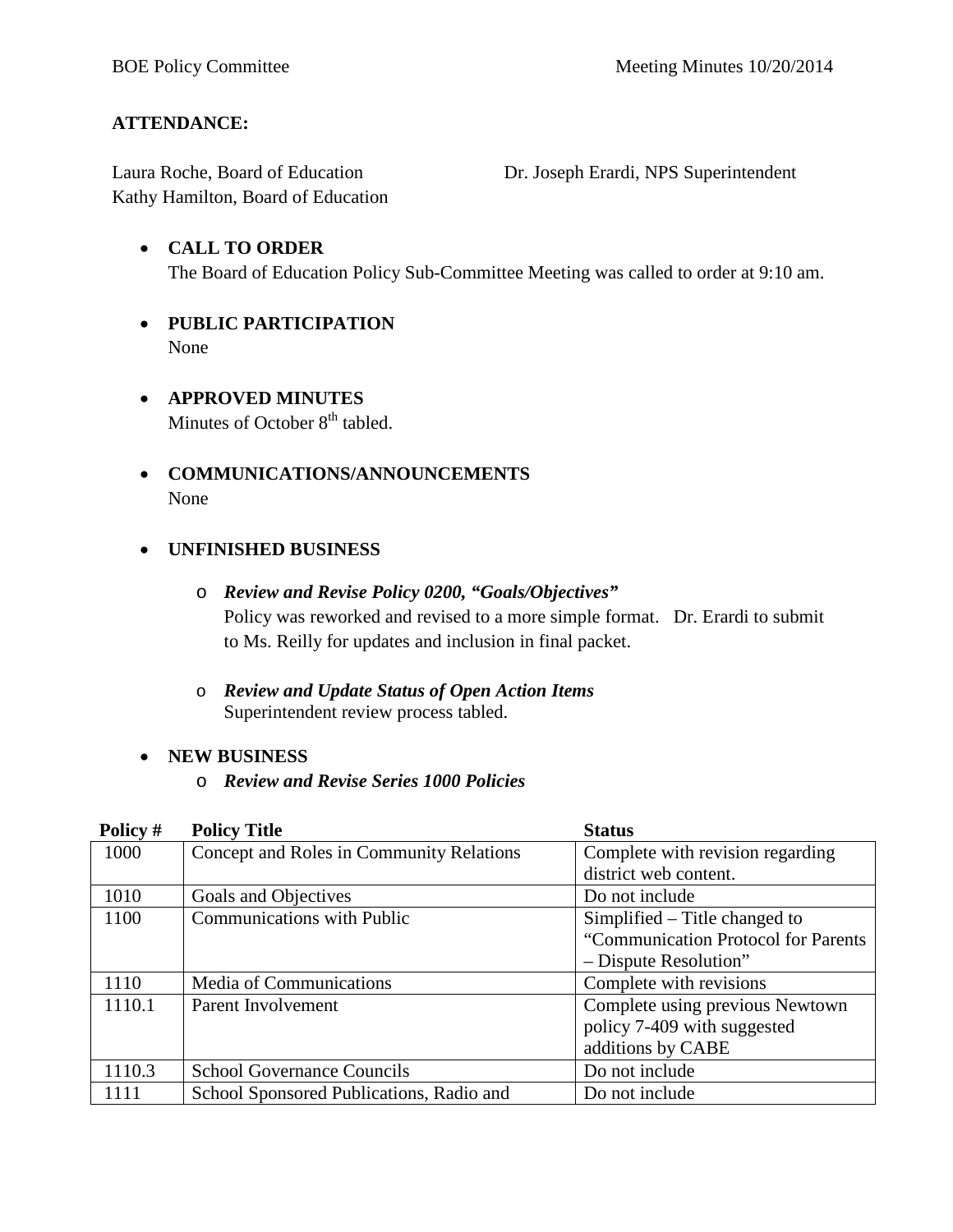| Policy # | <b>Policy Title</b>                          | <b>Status</b>                         |  |
|----------|----------------------------------------------|---------------------------------------|--|
|          | Television                                   |                                       |  |
| 1111.1   | <b>School Directory</b>                      | Do not include                        |  |
| 1111.2   | Advertising                                  | Do not include                        |  |
| 1111.3   | Public Cable Access Channel Message Board    | Do not include                        |  |
| 1112     | <b>News Media Relationships</b>              | Review at next meeting                |  |
| 1112.1   | <b>Coverage of BOE Meetings</b>              | Review at next meeting                |  |
| 1112.2   | <b>School News Releases</b>                  | Review at next meeting                |  |
| 1112.3   | <b>News Conference/Interviews</b>            | Review at next meeting                |  |
| 1112.4   | <b>Sports and Special Events</b>             | Review at next meeting                |  |
| 1112.5   | <b>Media Access to Students</b>              | Review at next meeting                |  |
| 1112.6   | Video Taping of Staff/Students               | Review at next meeting                |  |
| 1115     | Requests for Information About the Schools   | Review at next meeting                |  |
| 1120     | <b>Public Participation at BOE Meetings</b>  | Do not include $-$ information in the |  |
|          |                                              | 9000 series                           |  |
| 1130     | <b>School Meetings</b>                       | Do not include                        |  |
| 1140     | Distribution of Materials by Students        | Complete using previous Newtown       |  |
|          |                                              | policy 9-200 with suggested           |  |
|          |                                              | additions by CABE and additional      |  |
|          |                                              | bullet about referenda materials      |  |
| 1140.1   | Distribution of Non-School Literature        | Do not include                        |  |
| 1150     | Responsibilities of School Personnel         | Do not include                        |  |
| 1160     | Responsibilities of BOE                      | Do not include                        |  |
| 1170     | Recognition of Citizens, Staff Members,      | Do not include                        |  |
|          | Members of BOE, Students                     |                                       |  |
| 1170.1   | Award System for State Championship Athletic | Do not include                        |  |
|          | Teams and Individual Athlete State Champions |                                       |  |
| 1180     | Memorials for Deceased Students or Staff     | Request additional information from   |  |
|          |                                              | <b>CABE</b>                           |  |

## • **FUTURE MEETING DATES**

November 3, 2014: Municipal Building Conference Room 1 – 9:00a.m. – 11:00 a.m. November 17, 2014: Municipal Building Conference Room 1 – 9:00a.m. – 11:00 a.m. December 1, 2014: Municipal Building Conference Room 1 – 9:00a.m. – 11:00 a.m. December 15, 2014: Municipal Building Conference Room 1 – 9:00a.m. – 11:00 a.m. January 5, 2015: Municipal Building Conference Room 1 – 9:00a.m. – 11:00 a.m.

## • **ACTION ITEMS FOR NEXT MEETING**

| <b>Responsible</b> |                                                                       |                                      | Due         |
|--------------------|-----------------------------------------------------------------------|--------------------------------------|-------------|
| Party              | Action                                                                | Comments                             | <b>Date</b> |
|                    | Superintendent Review Process:                                        | Dr. Erardi to review current defined |             |
|                    | Committee 2-103, 2-103.1, 2-103.2                                     | process.                             | 11/3/2014   |
|                    |                                                                       | Anticipating a vote at next meeting  |             |
|                    | Committee Review Entire Series 0000 Updates to send revisions to CABE |                                      | 11/3/2014   |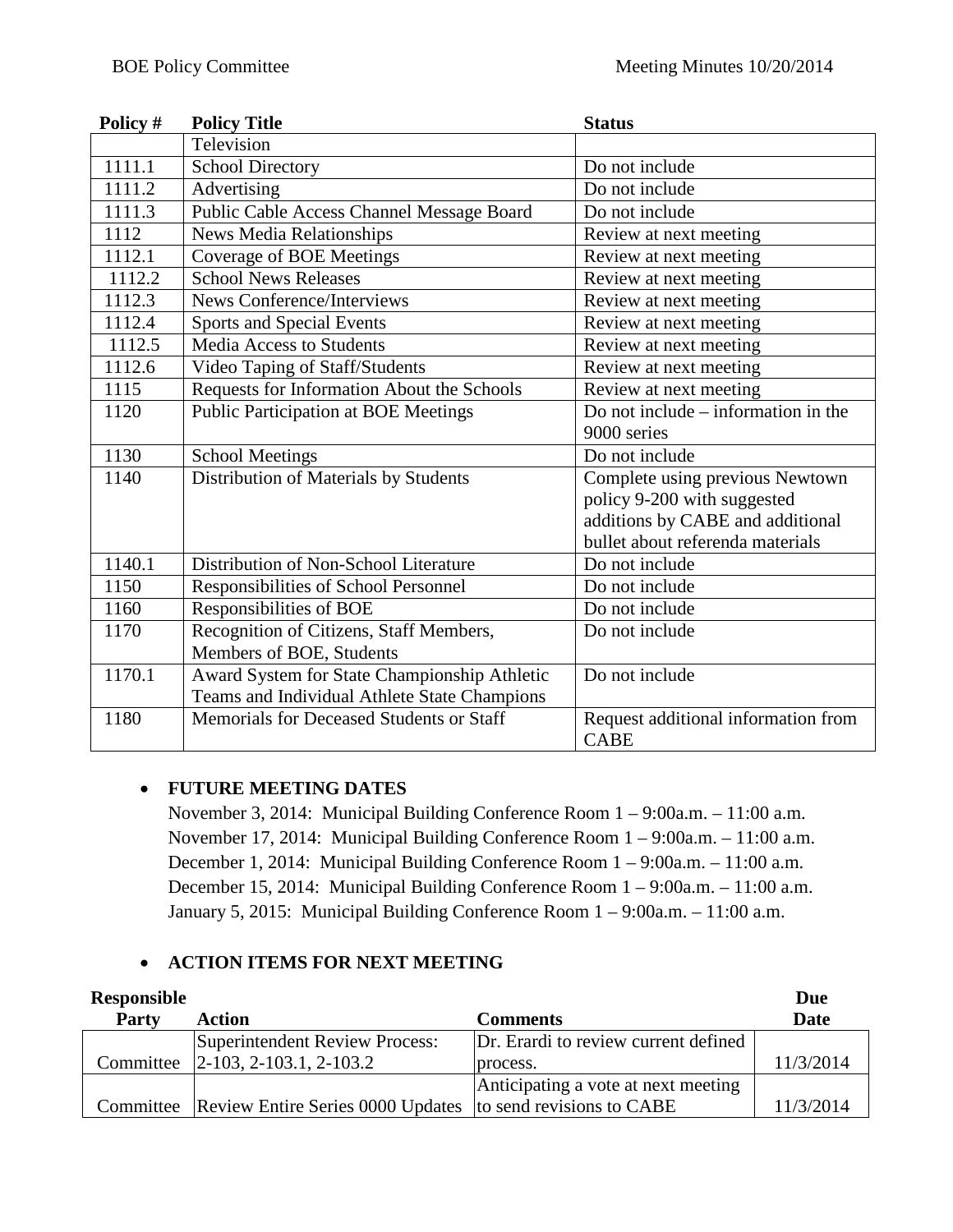## • **NEXT SET OF POLICIES TO REVIEW AND REVISE**

Series 1000 (Community Relations):

| Policy # | <b>Policy Title</b>                                                 | <b>Point Person</b> |
|----------|---------------------------------------------------------------------|---------------------|
| 1112     | News Media Relationships                                            | Ms. Roche           |
| 1112.1   | <b>Coverage of BOE Meetings</b>                                     | Ms. Roche           |
| 1112.2   | <b>School News Releases</b>                                         | Ms. Roche           |
| 1112.3   | News Conference/Interviews                                          | Ms. Roche           |
| 1112.4   | Sports and Special Events                                           | Ms. Roche           |
| 1112.5   | <b>Media Access to Students</b>                                     | Ms. Roche           |
| 1112.6   | Video Taping of Staff/Students                                      | Ms. Roche           |
| 1115     | Requests for Information About the Schools                          | Ms. Roche           |
| 1200     | Participation by Public                                             | Ms. Hamilton        |
| 1205     | Agenda Format/Preparation and Dissemination                         | Ms. Hamilton        |
| 1210     | <b>School Community Associations</b>                                | Ms. Hamilton        |
| 1212     | <b>School Volunteers</b>                                            | Ms. Hamilton        |
| 1220     | <b>Citizens' Advisory Committees</b>                                | Ms. Hamilton        |
| 1221     | Citizens' Advisory Committees - For the Board of                    | Ms. Hamilton        |
|          | Education                                                           |                     |
| 1222     | Citizens' Advisory Committees - For the Staff                       | Ms. Hamilton        |
| 1223     | Parental Involvement/Chapter 1                                      | Ms. Hamilton        |
| 1230     | Other School-Connected Organizations/Booster Clubs                  | Ms. Hamilton        |
| 1240     | Citizen's Assistance to School Personnel                            | Ms. Hamilton        |
| 1250     | Visits to the Schools                                               | Ms. Hamilton        |
| 1251     | Loitering or Causing Disturbance                                    | Ms. Hamilton        |
| 1252     | Motorized Vehicles on School Property                               | Ms. Hamilton        |
| 1260     | <b>Educational Foundations</b>                                      | Ms. Hamilton        |
| 1300     | Public Activities Involving Staff, Students or School<br>Facilities | Ms. Hamilton        |
| 1300.1   | <b>Community Engagement</b>                                         | Ms. Hamilton        |
| 1310     | Relations between Public and School Personnel                       | Dr. Erardi          |
| 1311     | <b>Staff Participation in Community Activities</b>                  | Dr. Erardi          |
| 1311.1   | Political Activities of School Employees                            | Dr. Erardi          |
| 1311.2   | Political Activities in the Schools/On School Board                 | Dr. Erardi          |
|          | Property                                                            |                     |
| 1312     | <b>Public Complaints</b>                                            | Dr. Erardi          |
| 1312.2   | <b>Complaints About Policies</b>                                    | Dr. Erardi          |
| 1313     | <b>Gifts to School Personnel</b>                                    | Dr. Erardi          |
| 1313.1   | Parental Involvement in Title I Programs                            | Dr. Erardi          |
| 1314     | Soliciting Funds from and by Students                               | Dr. Erardi          |
| 1315     | Distribution of Materials to School/Personnel                       | Dr. Erardi          |
| 1316     | Relations Between Public and School Personnel                       | Dr. Erardi          |
| 1316.1   | <b>Public Conduct at School Activities</b>                          | Dr. Erardi          |